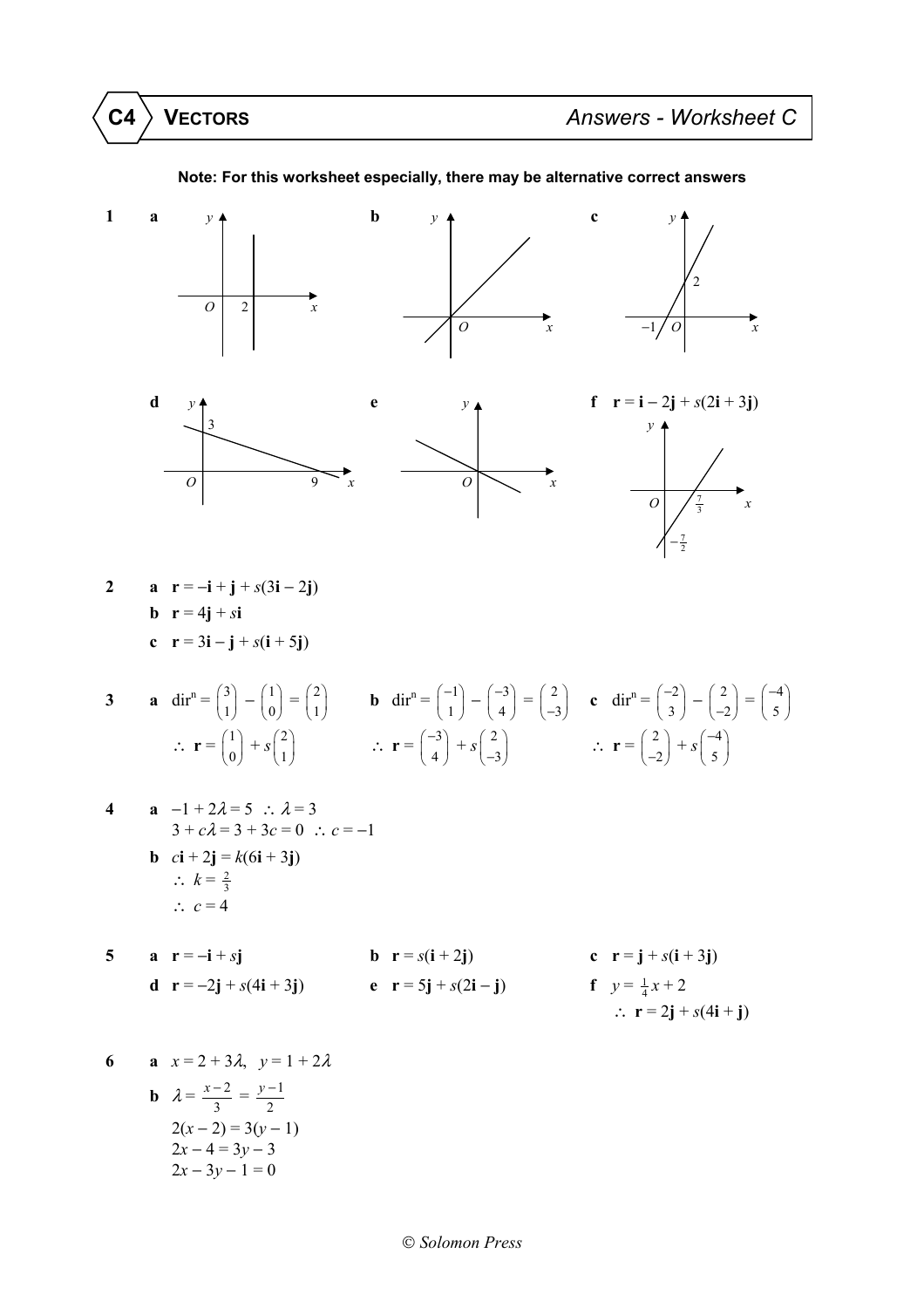| 7 | a $x=3+\lambda$ , $y=2\lambda$<br>$\lambda = x - 3 = \frac{y}{2}$<br>$2(x-3) = y$<br>$2x - y - 6 = 0$<br><b>d</b> $x = -2 + 5\lambda$ , $y = 1 + 2\lambda$<br>$\lambda = \frac{x+2}{5} = \frac{y-1}{2}$<br>$2(x + 2) = 5(y - 1)$<br>$2x - 5y + 9 = 0$                                                                                          | <b>b</b> $x=1+3\lambda$ , $y=4+\lambda$<br>$\lambda = \frac{x-1}{2} = y - 4$<br>$x-1=3(y-4)$<br>$x-3y+11=0$<br>e $x = 2 - 3\lambda$ , $y = -3 + 4\lambda$<br>$\lambda = \frac{x-2}{2} = \frac{y+3}{4}$<br>$4(x-2) = -3(y + 3)$<br>$4x + 3y + 1 = 0$ | c $x = 4\lambda$ , $y = 2 - \lambda$<br>$\lambda = \frac{x}{4} = 2 - y$<br>$x = 4(2 - y)$<br>$x + 4y - 8 = 0$<br><b>f</b> $x = \lambda + 3$ , $y = -2\lambda - 1$<br>$\lambda = x - 3 = \frac{y+1}{2}$<br>$-2(x-3) = y + 1$<br>$2x + y - 5 = 0$                                                                                       |
|---|------------------------------------------------------------------------------------------------------------------------------------------------------------------------------------------------------------------------------------------------------------------------------------------------------------------------------------------------|-----------------------------------------------------------------------------------------------------------------------------------------------------------------------------------------------------------------------------------------------------|---------------------------------------------------------------------------------------------------------------------------------------------------------------------------------------------------------------------------------------------------------------------------------------------------------------------------------------|
| 8 | $\mathbf{a} \begin{pmatrix} 3 \\ -1 \end{pmatrix} = -\frac{1}{2} \begin{pmatrix} -6 \\ 2 \end{pmatrix}$<br>$\therefore$ parallel<br>$(1, 2)$ lies on first line<br>when $x = 1$ on second line<br>$-2-6t=1 \Rightarrow t=-\frac{1}{2}$<br>$\Rightarrow$ y = 3 + 2( $-\frac{1}{2}$ ) = 2<br>parallel and common point<br>$\therefore$ identical | <b>b</b> $\begin{pmatrix} 1 \\ 4 \end{pmatrix} \neq k \begin{pmatrix} 4 \\ 1 \end{pmatrix}$<br>$\therefore$ not parallel                                                                                                                            | c $\begin{pmatrix} 2 \\ 4 \end{pmatrix} = \frac{2}{3} \begin{pmatrix} 3 \\ 6 \end{pmatrix}$<br>$\therefore$ parallel<br>$(2, -5)$ lies on first line<br>when $x = 2$ on second line<br>$-1+3t=2 \implies t=1$<br>$\Rightarrow$ y = 1 + 6(1) = 7<br>$\therefore$ (2, -5) not on second line<br>$\therefore$ parallel but not identical |
| 9 | <b>a</b> $1 + \lambda = 2 + 3\mu$<br>(1)<br>$2 = 1 + \mu$<br>(2)<br>(2) $\Rightarrow$ $\mu=1$<br>$\therefore$ 5i + 2j                                                                                                                                                                                                                          | <b>b</b> $4 - \lambda = 5 + 2\mu$ (1) <b>c</b> $2\lambda = 2 - \mu$<br>$1 + \lambda = -2 - 3\mu$ (2)<br>$\mu = -2$<br>$\therefore$ i + 4j                                                                                                           | (1)<br>$1 - \lambda = 10 + 3\mu$ (2)<br>$(1) + (2) \Rightarrow 5 = 3 - \mu$ $(1) + 2 \times (2) \Rightarrow 2 = 22 + 5\mu$<br>$\mu = -4$<br>$\therefore$ 6i – 2i                                                                                                                                                                      |
|   | <b>d</b> $-1 - 4\lambda = 2 - \mu$ (1) <b>e</b> $-2 - 3\lambda = -3 + 5\mu(1)$<br>$5 + 6\lambda = -2 + 2\mu$ (2) $11 + 4\lambda = -7 + 3\mu$ (2)<br>$2x(1) + (2) \Rightarrow 3 - 2\lambda = 2$ $4x(1) + 3x(2)$<br>$\lambda = \frac{1}{2}$<br>$\therefore -3i + 8j$                                                                             | $\implies$ 25 = -33 + 29 $\mu$<br>$\mu$ = 2<br>$\therefore$ 7i – j                                                                                                                                                                                  | f $1 + 3\lambda = 3 + \mu$<br>(1)<br>$2 + 2\lambda = 5 + 4\mu$<br>(2)<br>$2\times(1) - 3\times(2)$<br>$\Rightarrow$ $-4 = -9 - 10\mu$<br>$\mu = -\frac{1}{2}$<br>$\therefore \frac{5}{2}i + 3j$                                                                                                                                       |

10 **a** 
$$
\mathbf{r} = 4\mathbf{i} + \mathbf{k} + s(\mathbf{i} + 3\mathbf{j} - 2\mathbf{k})
$$
  
\n**b**  $\mathbf{r} = 2\mathbf{i} + \mathbf{j} + s\mathbf{k}$   
\n**c**  $\mathbf{r} = -\mathbf{i} + 4\mathbf{j} + 2\mathbf{k} + s(2\mathbf{i} - 3\mathbf{j} + 5\mathbf{k})$ 

11 **a** 
$$
AB = (6\mathbf{i} - 3\mathbf{j} + \mathbf{k}) - (5\mathbf{i} + \mathbf{j} - 2\mathbf{k}) = \mathbf{i} - 4\mathbf{j} + 3\mathbf{k}
$$
  
\n**b**  $\mathbf{r} = (5\mathbf{i} + \mathbf{j} - 2\mathbf{k}) + s(\mathbf{i} - 4\mathbf{j} + 3\mathbf{k})$   
\n**c**  $5 + s = 3 \implies s = -2$   
\nwhen  $s = -2$ ,  $\mathbf{r} = (5\mathbf{i} + \mathbf{j} - 2\mathbf{k}) - 2(\mathbf{i} - 4\mathbf{j} + 3\mathbf{k}) = 3\mathbf{i} + 9\mathbf{j} - 8\mathbf{k}$   
\n∴ *l* passes through (3, 9, -8)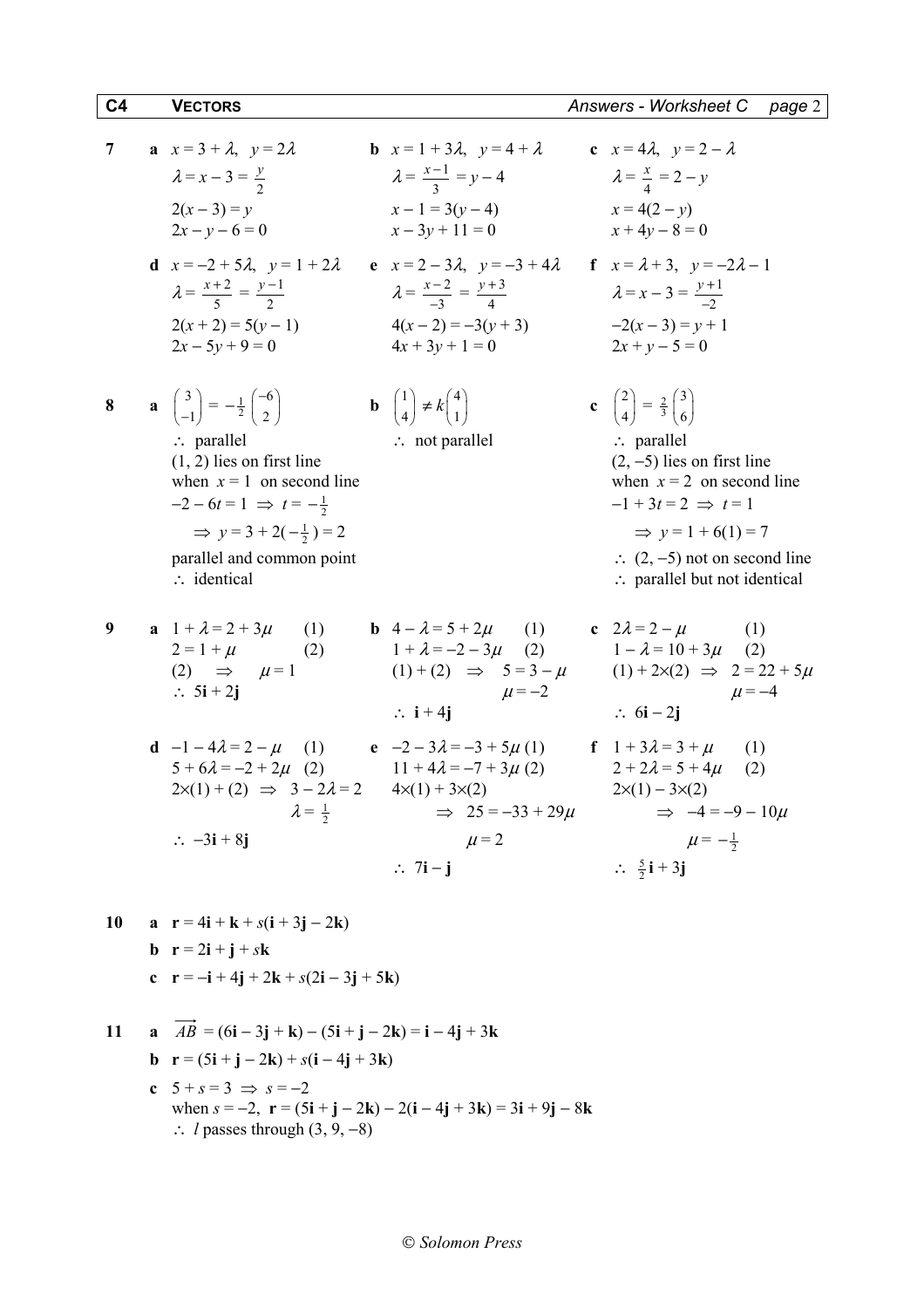12 **a** direction = 
$$
(5\mathbf{i} + 4\mathbf{j} + 6\mathbf{k}) - (\mathbf{i} + 3\mathbf{j} + 4\mathbf{k})
$$
 **b** direction =  $(\mathbf{i} + 5\mathbf{j} + 2\mathbf{k}) - (3\mathbf{i} - 2\mathbf{k})$   
\n=  $4\mathbf{i} + \mathbf{j} + 2\mathbf{k}$   
\n $\therefore \mathbf{r} = \mathbf{i} + 3\mathbf{j} + 4\mathbf{k} + s(4\mathbf{i} + \mathbf{j} + 2\mathbf{k})$   
\n**c**  $\mathbf{r} = s(6\mathbf{i} - \mathbf{i} + 2\mathbf{k})$   
\n**d** direction =  $(4\mathbf{i} - 7\mathbf{i} + \mathbf{k}) - (-\mathbf{i} - 2\mathbf{j})$ 

12 **a** direction = 
$$
(5\mathbf{i} + 4\mathbf{j} + 6\mathbf{k}) - (\mathbf{i} + 3\mathbf{j} + 4\mathbf{k})
$$
  
\t\t\t\t $= 4\mathbf{i} + \mathbf{j} + 2\mathbf{k}$   
\t\t\t\t $\therefore \mathbf{r} = \mathbf{i} + 3\mathbf{j} + 4\mathbf{k} + s(4\mathbf{i} + \mathbf{j} + 2\mathbf{k})$   
\t\t\t\t $\mathbf{c} \mathbf{r} = s(6\mathbf{i} - \mathbf{j} + 2\mathbf{k})$   
\t\t\t\t $\mathbf{r} = s(6\mathbf{i} - \mathbf{j} + 2\mathbf{k})$   
\t\t\t\t $\mathbf{r} = -3\mathbf{i} - 2\mathbf{j} + 5\mathbf{j} + 4\mathbf{k}$   
\t\t\t\t $\mathbf{r} = -3\mathbf{i} - 2\mathbf{k} + s(-2\mathbf{i} + 5\mathbf{j} + 4\mathbf{k})$   
\t\t\t\t $\mathbf{r} = -3\mathbf{i} - 2\mathbf{j} + 3\mathbf{k} - (-\mathbf{i} - 2\mathbf{j} + 3\mathbf{k})$   
\t\t\t\t $\mathbf{r} = -\mathbf{i} - 2\mathbf{j} + 3\mathbf{k} + s(5\mathbf{i} - 5\mathbf{j} - 2\mathbf{k})$ 

- **13 a**  $3 + 2\lambda = 9$  ∴  $\lambda = 3$  $-5 + a\lambda = -5 + 3a = -2$  ∴  $a = 1$  $1 + b\lambda = 1 + 3b = -8$  ∴  $b = -3$
- **b**  $2i + aj + bk = k(8i 4j + 2k)$  $\therefore k = \frac{1}{4}$ ∴  $a = -1, b = \frac{1}{2}$
- **14 a**  $x = 2 + 3\lambda$ , **b**  $x = 4 + \lambda$ , **c**  $x = -1 + 4\lambda$ ,  $y = 3 + 5\lambda$ ,  $y = -1 + 6\lambda$ ,  $y = 5 - 2\lambda$ ,  $z = 2\lambda$ ,  $z = 3 + 3\lambda$ ,  $z = -2 - \lambda$ ,  $(\lambda =) \frac{x-2}{3} = \frac{y-3}{5}$  $\frac{y-3}{5} = \frac{z}{2}$  ( $\lambda =$ )  $x - 4 = \frac{y+1}{6}$  $\frac{y+1}{z} = \frac{z-3}{z}$  $\frac{z-3}{3}$  ( $\lambda = \frac{x+1}{4}$  $\frac{x+1}{1} = \frac{y-5}{2}$ 2  $\frac{y-5}{-2} = \frac{z+2}{-1}$ 1 *z* + −
- **15 a**  $s = \frac{x-1}{2}$  $rac{x-1}{3} = \frac{y+4}{2}$ 2  $\frac{y+4}{2} = z - 5$  **b**  $s = \frac{x}{4} = \frac{y-1}{-2}$ 2  $\frac{y-1}{-2} = \frac{z+7}{3}$ 3  $\frac{z+7}{2}$  **c**  $s = \frac{x+5}{4}$ 4  $\frac{x+5}{-4} = y+3 = z$  $x = 1 + 3s$ ,  $x = 4s$ ,  $x = -5 - 4s$ ,  $y = -4 + 2s$ ,  $y = 1 - 2s$ ,  $y = -3 + s$ ,  $z = 5 + s$ ,  $z = -7 + 3s$ ,  $z = s$ ,  $r = i - 4j + 5k + s(3i + 2j + k)$   $r = j - 7k + s(4i - 2j + 3k)$   $r = -5i - 3j + s(-4i + j + k)$
- 16  $4 + s = 7 3t$  (1)  $-2s = 2 + 2t$  (2)  $3 + 2s = -5 + t$  (3)  $(2) + (3)$  ⇒ 3 = -3 + 3*t*  $t = 2$ ,  $s = -3$ check (1)  $4 + (-3) = 7 - 3(2)$  true ∴ intersect point of intersection:  $(1, 6, -3)$

17 
$$
2 + \lambda = 1 + \mu
$$
 (1)  
\n
$$
-1 + \lambda = 4 - 2\mu
$$
 (2)  
\n
$$
4 + 3\lambda = 3 + \mu
$$
 (3)  
\n
$$
(1) - (2) \implies 3 = -3 + 3\mu
$$
  
\n
$$
\mu = 2, \lambda = 1
$$
  
\ncheck (3) 
$$
4 + 3(1) = 3 + (2)
$$
  
\nfalse  $\therefore$  do not intersect  
\n
$$
(i + j + 3k) \neq k(i - 2j + k) \therefore
$$
 not parallel  
\n $\therefore$  skew